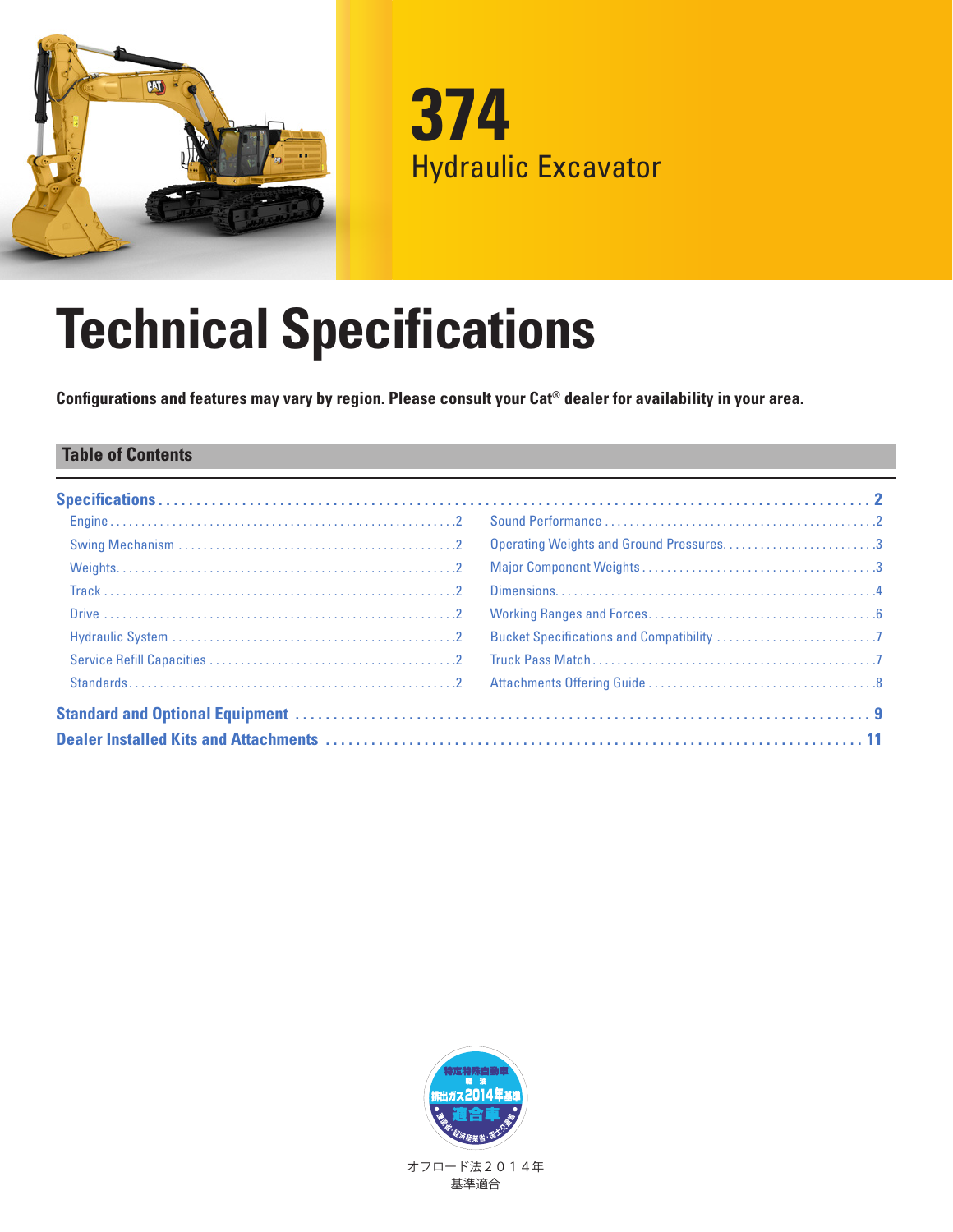# <span id="page-1-0"></span>**374 Hydraulic Excavator Specifications**

### **Engine**

| Engine Model               | $Cat^{\otimes}$ C15 |                       |
|----------------------------|---------------------|-----------------------|
| Engine Power – ISO 9249    | 361 kW              | 484 hp                |
| Engine Power $-$ ISO 14396 | 362 kW              | $485$ hp              |
| Bore                       | $137 \text{ mm}$    | 5.39 in               |
| <b>Stroke</b>              | $171$ mm            | $6.73$ in             |
| Displacement               | 15.2 L              | $928$ in <sup>3</sup> |
|                            |                     |                       |

Biodiesel Capability Up to B20<sup>(1)</sup>

- Meets U.S. EPA Tier 4 Final, EU Stage V, and Japan 2014 emission standards.
- Recommended for use up to 4500 m (14,760 ft) altitude with engine power derate above 3000 m (9,840 ft).
- ISO 9249 is net power available at the flywheel when the engine is equipped with fan, air cleaner, muffler, and alternator with engine speed at 1,700 rpm.
- Advertised power is tested per the specified standard in effect at the time of manufacture.
- (1) Cat engines are compatible with the following renewable, alternative,
- and bio-fuels\* with lower greenhouse gas emission impact:
	- $\checkmark$  Up to B20 biodiesel (FAME)\*\*  $\checkmark$  Up to 100% HVO and GTL renewable fuels
- *\*\*Refer to guidelines for successful application. Please consult your Cat dealer or "Caterpillar Machine Fluids Recommendations" (SEBU6250) for details.*
- *\*\*For use of higher blends, consult your Cat dealer.*

### **Swing Mechanism**

| $6.52$ rpm       |                  |
|------------------|------------------|
| 298 kN $\cdot$ m | $220,000$ lbf-ft |
|                  |                  |

#### **Weights**

Operating Weight 71 700 kg 158,200 lb

• Long Variable Gauge undercarriage, Reach boom, R3.60VB (11'10") stick, SD 3.30 m<sup>3</sup> (4.32 yd<sup>3</sup>) bucket, 650 mm (26") HD double grouser shoes and 11.24 mt (24,780 lb) counterweight.

#### **Track**

| <b>Standard Track Shoes Width</b>     | $650 \text{ mm}$ | $26$ in |
|---------------------------------------|------------------|---------|
|                                       |                  |         |
| Number of Shoes (each side)           |                  |         |
| Number of Track Rollers (each side)   |                  |         |
| Number of Carrier Rollers (each side) | $\mathcal{R}$    |         |

#### **Drive**

| Maximum Gradeability | $39.7^{\circ}/83\%$ |               |
|----------------------|---------------------|---------------|
| Maximum Travel Speed | $4.1$ km/h          | $2.5$ mph     |
| Maximum Drawbar Pull | 491 kN              | $110,359$ lbf |

#### **Hydraulic System**

| Main System – Maximum Flow –   | $896$ L/min                | 237 gal/min                |
|--------------------------------|----------------------------|----------------------------|
| Implement                      | $(\times 2 \text{ pumps})$ | $(\times 2 \text{ pumps})$ |
| Swing System – Maximum Flow    | $247$ L/min                | $65$ gal/min               |
| Maximum Pressure – Equipment – | 37 000 kPa                 | 5,366 psi                  |
| Implement                      |                            |                            |
| Maximum Pressure - Travel      | 35 000 kPa                 | 5,076 psi                  |
| Maximum Pressure – Swing       | 35 000 kPa                 | 5,076 psi                  |
| Boom Cylinder – Bore           | 190 mm                     | $7$ in                     |
| Boom Cylinder – Stroke         | 1792 mm                    | $71$ in                    |
| Stick Cylinder – Bore          | $210 \text{ mm}$           | 8 in                       |
| Stick Cylinder - Stroke        | 2118 mm                    | $83$ in                    |
| VB Bucket Cylinder – Bore      | $190 \text{ mm}$           | $7$ in                     |
| VB Bucket Cylinder - Stroke    | 1433 mm                    | $56$ in                    |
| WB Bucket Cylinder - Bore      | $200 \text{ mm}$           | $8$ in                     |
| WB Bucket Cylinder - Stroke    | 1457 mm                    | 57 in                      |

## **Service Refill Capacities**

| Fuel Tank Capacity                         | 920 L | $243$ gal |
|--------------------------------------------|-------|-----------|
| Cooling System                             | 71 L  | $19$ gal  |
| Engine Oil (with filter)                   | 62 L  | $16$ gal  |
| <b>Swing Drive</b>                         | 20L   | 5 gal     |
| Final Drive (each)                         | 32 L  | 9 gal     |
| Hydraulic System (including tank)          | 620 L | $164$ gal |
| Hydraulic Tank<br>(including suction pipe) | 326 L | 86 gal    |
| <b>DEF</b> Tank                            | 80 L  | $21$ gal  |
|                                            |       |           |

# **Standards** Brakes ISO 10265:2008 Cab/FOGS ISO 10262:1998

#### **Sound Performance**

| ISO 6395 (external)   | $108 \text{ dB}(A)$ |
|-----------------------|---------------------|
| ISO 6396 (inside cab) | 73 $dB(A)$          |

• When properly installed and maintained, the cab offered by Caterpillar, when tested with doors and windows closed according to ANSI/SAE J1166 OCT98, meets OSHA and MSHA requirements for operator sound exposure limits in effect at time of manufacture.

• Hearing protection may be needed when operating with an open operator station and cab (when not properly maintained or doors/ windows open) for extended periods or in a noisy environment.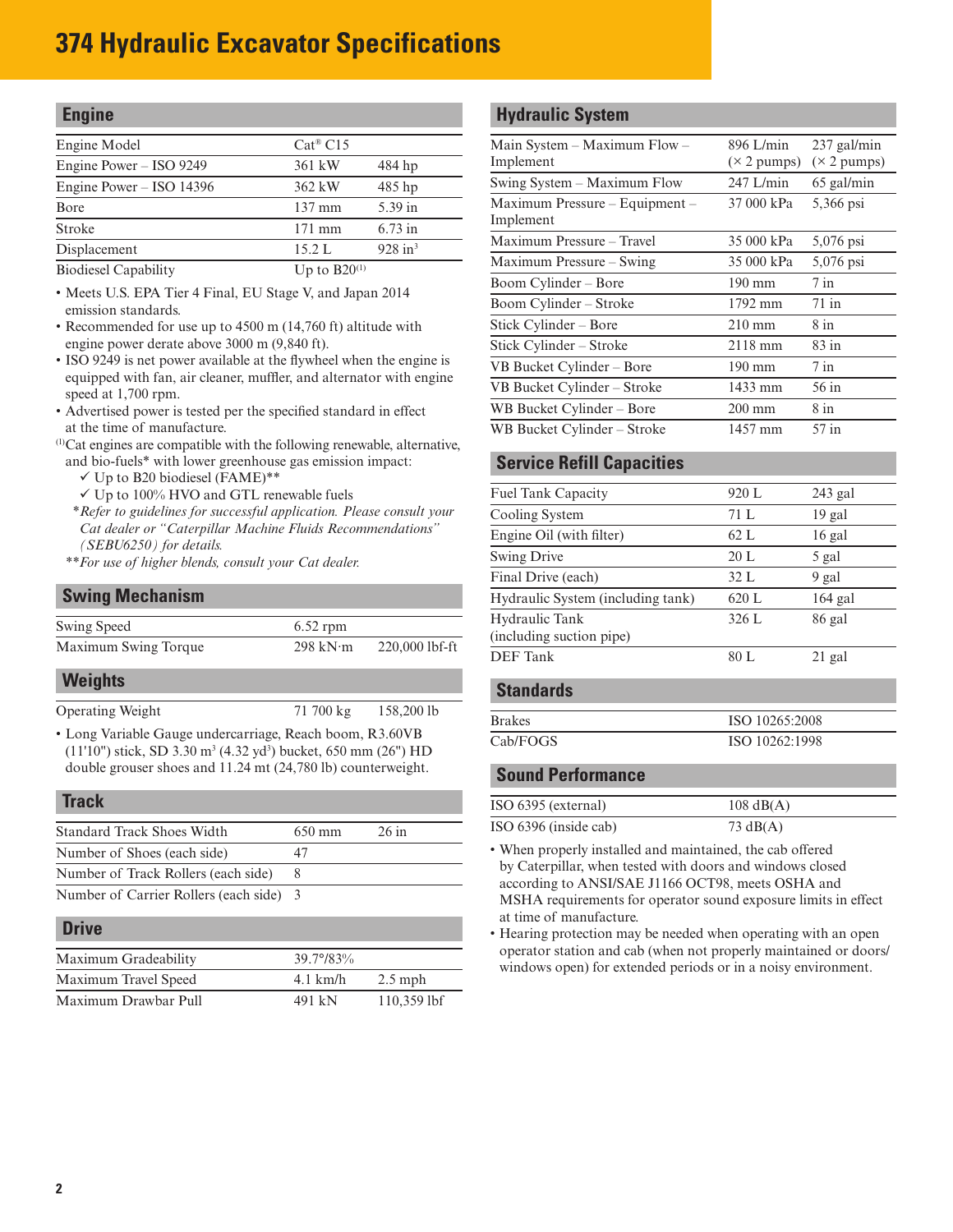# <span id="page-2-0"></span>**Operating Weights and Ground Pressures**

|                                                                                             | 650 mm (26") HD<br><b>Double Grouser Shoes</b> |           |  |
|---------------------------------------------------------------------------------------------|------------------------------------------------|-----------|--|
|                                                                                             | Weight<br><b>Ground Pressure</b>               |           |  |
|                                                                                             | kg (lb)                                        | kPa (psi) |  |
| <b>Base Frame with Track Rollers and Carrier Rollers</b>                                    |                                                |           |  |
| 11.24 mt (24,780 lb) Counterweight + Long Variable Gauge Undercarriage Base Machine         |                                                |           |  |
| Reach Boom + R3.60VB (11'10") Stick + 3.30 m <sup>3</sup> (4.32 yd <sup>3</sup> ) SD bucket | 71 700 (158,200)                               | 106(15)   |  |
| Mass Boom + M3.0WB (9'10") Stick + 4.40 m <sup>3</sup> (5.75 yd <sup>3</sup> ) XD bucket    | 75 000 (165,300)                               | 111(16)   |  |
| All operating weights include a 90% fuel tank with 75 kg (165 lb) operator.                 |                                                |           |  |

# **Major Component Weights**

|                                                                                                                                                                                                                                                                                                       | kq      | <b>Ib</b> |
|-------------------------------------------------------------------------------------------------------------------------------------------------------------------------------------------------------------------------------------------------------------------------------------------------------|---------|-----------|
| Base Machine Weight: including upperframe, undercarriage, counterweight, boom cylinders, without boom,<br>stick, bucket, stick cylinder, bucket cylinder, tracks, without fuel 612 kg (1,349 lb), operator 75 kg (165 lb),<br>with hydraulic oil 184 kg (406 lb), diesel exhaust fluid 49 kg (108 lb) |         |           |
| With 11.24 mt (24,780 lb) Counterweight, Swing Frame and Base Frame                                                                                                                                                                                                                                   | 48 0 30 | 105,880   |
| <b>Track Shoes:</b>                                                                                                                                                                                                                                                                                   |         |           |
| 650 mm (26") HD Double Grouser Track Shoes                                                                                                                                                                                                                                                            | 8220    | 18,110    |
| Two Boom Cylinders                                                                                                                                                                                                                                                                                    | 1400    | 3,080     |
| Weight of 90% Fuel Tank and 75 kg (165 lb) Operator                                                                                                                                                                                                                                                   | 860     | 1.880     |
| Counterweight:                                                                                                                                                                                                                                                                                        |         |           |
| $11.24$ mt $(24,780$ lb) Counterweight                                                                                                                                                                                                                                                                | 11 240  | 24,780    |
| Swing Frame:                                                                                                                                                                                                                                                                                          |         |           |
| <b>Standard Swing Frame</b>                                                                                                                                                                                                                                                                           | 6450    | 14,210    |
| Long Variable Gauge Undercarriage:                                                                                                                                                                                                                                                                    |         |           |
| Base Frame with Double Flange Track Rollers and Carrier Rollers                                                                                                                                                                                                                                       | 18850   | 41,560    |
| Booms (including lines, pins, stick cylinder):                                                                                                                                                                                                                                                        |         |           |
| Reach Boom 7.8 m (25'7")                                                                                                                                                                                                                                                                              | 6960    | 15,330    |
| Mass Boom 7.0 m (23'0")                                                                                                                                                                                                                                                                               | 7510    | 16.560    |
| Sticks (including lines, pins, bucket cylinder, bucket linkage):                                                                                                                                                                                                                                      |         |           |
| Reach Stick R3.60VB (11'10")                                                                                                                                                                                                                                                                          | 3760    | 8,280     |
| Mass Stick M3.00WB (9'10")                                                                                                                                                                                                                                                                            | 4400    | 9,710     |
| Buckets (without linkage):                                                                                                                                                                                                                                                                            |         |           |
| 3.00 m <sup>3</sup> (3.92 yd <sup>3</sup> ) Severe Duty for VB                                                                                                                                                                                                                                        | 3740    | 8,240     |
| 3.30 m <sup>3</sup> (4.32 yd <sup>3</sup> ) Severe Duty for VB                                                                                                                                                                                                                                        | 3940    | 8,680     |
| $4.40 \text{ m}^3$ (5.75 yd <sup>3</sup> ) Extreme Duty for WB                                                                                                                                                                                                                                        | 5950    | 13,110    |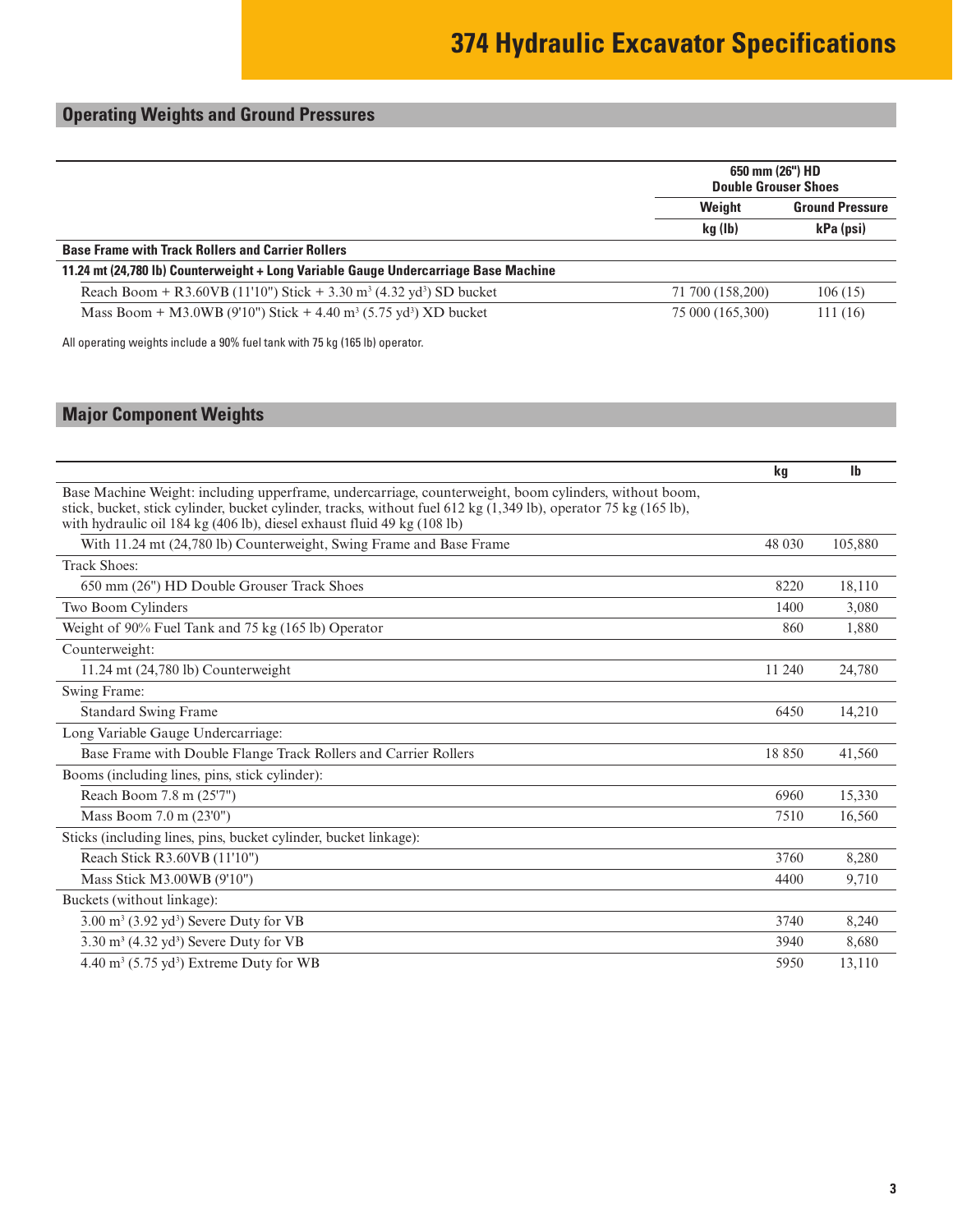# <span id="page-3-0"></span>**Dimensions**

All dimensions are approximate and may vary depending on bucket selection.



| <b>Boom Options</b><br><b>Reach Boom</b><br>$7.8$ m $(25'7'')$ |                                        |         | <b>Mass Boom</b><br>$7.0$ m $(23'0'')$<br><b>Mass Stick</b><br>M3.00WB (9'10") |        |
|----------------------------------------------------------------|----------------------------------------|---------|--------------------------------------------------------------------------------|--------|
| <b>Stick Options</b>                                           | <b>Reach Stick</b><br>R3.60VB (11'10") |         |                                                                                |        |
| 1 Machine Height:                                              |                                        |         |                                                                                |        |
| Cab Height                                                     | 3559 mm                                | 11'8''  | 3559 mm                                                                        | 11'8"  |
| FOGS Height                                                    | 3702 mm                                | 12'1''  | 3702 mm                                                                        | 12'1'' |
| Handrails Height                                               | 3982 mm                                | 13'0''  | 3982 mm                                                                        | 13'0"  |
| With Boom/Stick/Bucket Installed                               | 4519 mm                                | 14'9"   | 4902 mm                                                                        | 16'0'' |
| With Boom/Stick Installed                                      | 4287 mm                                | 14'0"   | 4463 mm                                                                        | 14'7'' |
| With Boom Installed                                            | 3896 mm                                | 12'9"   | 3896 mm                                                                        | 12'9"  |
| With Boom/Stick/Bucket Installed (with auxiliary lines)        | 4555 mm                                | 14'11'' | 4918 mm                                                                        | 16'1'' |
| With Boom/Stick Installed (with auxiliary lines)               | 4319 mm                                | 14'2''  | 4496 mm                                                                        | 14'9"  |
| With Boom Installed (with auxiliary lines)                     | 4033 mm                                | 13'2''  | 4033 mm                                                                        | 13'2'' |
| 2 Machine Length:                                              |                                        |         |                                                                                |        |
| With Boom/Stick/Bucket Installed                               | 13 652 mm                              | 44'9"   | 12856 mm                                                                       | 42'2"  |
| With Boom/Stick Installed                                      | 13 625 mm                              | 44'8"   | 12 702 mm                                                                      | 41'8"  |
| With Boom Installed                                            | 11855 mm                               | 38'10"  | 11 011 mm                                                                      | 36'1'' |
| With Boom/Stick/Bucket Installed (with auxiliary lines)        | 13 652 mm                              | 44'9"   | 12856 mm                                                                       | 42'2"  |
| With Boom/Stick Installed (with auxiliary lines)               | 13 625 mm                              | 44'8"   | 12 702 mm                                                                      | 41'8"  |
| With Boom Installed (with auxiliary lines)                     | 11 855 mm                              | 38'10"  | 11 056 mm                                                                      | 36'3'' |
| 3 Upperframe Width:                                            |                                        |         |                                                                                |        |
| Without Walkways                                               | 3470 mm                                | 11'4"   | 3470 mm                                                                        | 11'4"  |
| With Walkways                                                  | 4508 mm                                | 14'9"   | 4508 mm                                                                        | 14'9"  |
| Walkways Width                                                 | 536 mm                                 | 1'9''   | 536 mm                                                                         | 1'9''  |
| 4 Tail Swing Radius                                            | 4171 mm                                | 13'8"   | 4171 mm                                                                        | 13'8"  |
| <b>5</b> Counterweight Clearance without Shoe Lug              | 1494 mm                                | 4'10''  | 1494 mm                                                                        | 4'10"  |
| <b>6</b> Ground Clearance without Shoe Lug                     | 782 mm                                 | 2'6''   | 782 mm                                                                         | 2'6''  |

*(continued on next page)*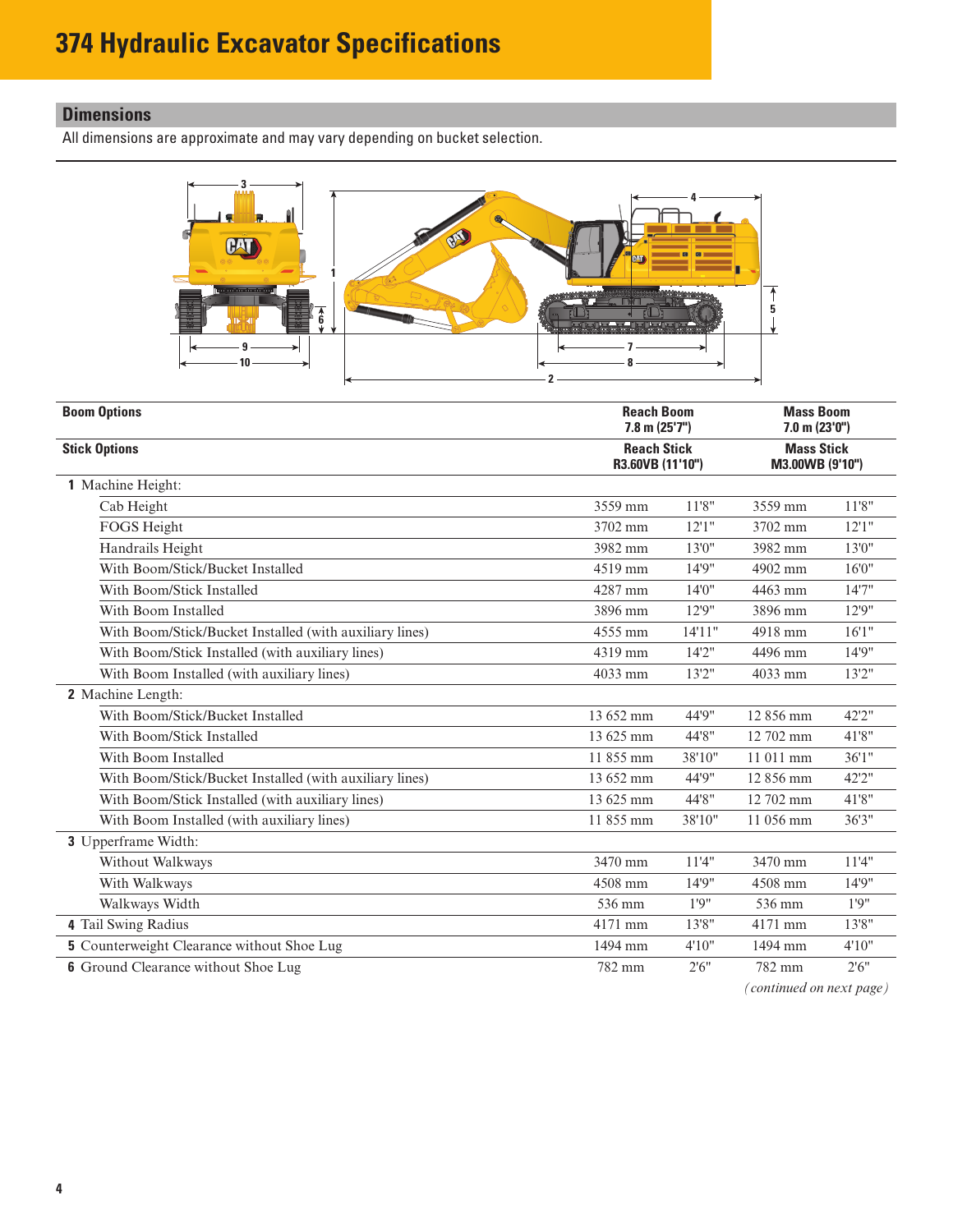# **Dimensions** *(continued)*

All dimensions are approximate and may vary depending on bucket selection.



| <b>Boom Options</b>                                            | <b>Reach Boom</b><br>$7.8$ m $(25'7'')$ |             | <b>Mass Boom</b><br>$7.0$ m $(23'0'')$<br><b>Mass Stick</b><br>M3.00WB (9'10") |                     |
|----------------------------------------------------------------|-----------------------------------------|-------------|--------------------------------------------------------------------------------|---------------------|
| <b>Reach Stick</b><br><b>Stick Options</b><br>R3.60VB (11'10") |                                         |             |                                                                                |                     |
| 7 Length to Center of Rollers                                  | 4705 mm                                 | 15'5''      | 4705 mm                                                                        | 15'5''              |
| <b>8</b> Track Length with Double Grouser Shoes                | 5873 mm                                 | 19'3''      | 5873 mm                                                                        | 19'3"               |
| <b>9</b> Track Gauge:                                          |                                         |             |                                                                                |                     |
| Retracted with Double Grouser Shoes                            | 2750 mm                                 | 9'0''       | 2750 mm                                                                        | 9'0''               |
| <b>Extended with Double Grouser Shoes</b>                      | 3410 mm                                 | 11'2''      | 3410 mm                                                                        | 11'2''              |
| <b>10</b> Undercarriage Width – Retracted (without steps):     |                                         |             |                                                                                |                     |
| $650 \text{ mm}$ (26") Shoes                                   | 3400 mm                                 | 11'1''      | 3400 mm                                                                        | 11'1"               |
| Undercarriage Width – Retracted (with steps):                  |                                         |             |                                                                                |                     |
| 650 mm (26") Shoes                                             | 3678 mm                                 | 12'0''      | 3678 mm                                                                        | 12'0"               |
| Undercarriage Width – Extended (without steps):                |                                         |             |                                                                                |                     |
| 650 mm (26") Shoes                                             | 4060 mm                                 | 13'3''      | 4060 mm                                                                        | 13'3''              |
| Undercarriage Width $-$ Extended (with steps):                 |                                         |             |                                                                                |                     |
| 650 mm (26") Shoes                                             | 4338 mm                                 | 14'2''      | 4338 mm                                                                        | 14'2"               |
| <b>Bucket Type</b>                                             |                                         | <b>SD</b>   |                                                                                | <b>XD</b>           |
| <b>Bucket Capacity</b>                                         | $3.30 \text{ m}^3$                      | 4.32 $yd^3$ | $4.40 \text{ m}^3$                                                             | $5.75 \text{ yd}^3$ |
| <b>Bucket Tip Radius</b>                                       | 2240 mm                                 | 7'4''       | 2310 mm                                                                        | 7'6''               |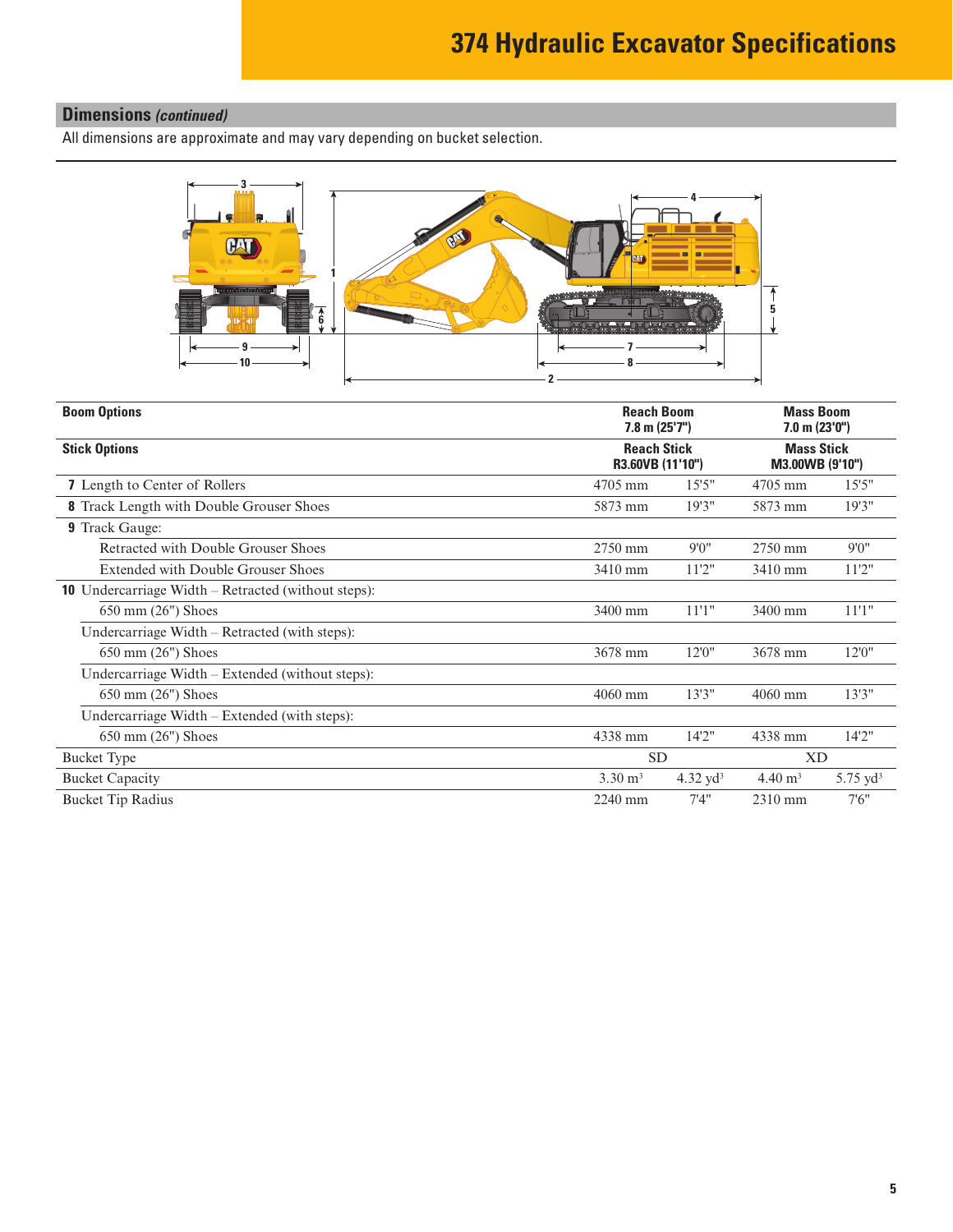# <span id="page-5-0"></span>**Working Ranges and Forces**

All dimensions are approximate and may vary depending on bucket selection.



| <b>Reach Boom</b><br><b>Boom Options</b><br>$7.8$ m $(25'7'')$ |                    |                                        | <b>Mass Boom</b><br>$7.0$ m $(23'0'')$ |                                      |  |
|----------------------------------------------------------------|--------------------|----------------------------------------|----------------------------------------|--------------------------------------|--|
| <b>Stick Options</b>                                           |                    | <b>Reach Stick</b><br>R3.60VB (11'10") |                                        | <b>Mass Stick</b><br>M3.00WB (9'10") |  |
| 1 Maximum Digging Depth                                        | 8570 mm            | 28'1"                                  | 7660 mm                                | 25'1''                               |  |
| <b>2</b> Maximum Reach at Ground Line                          | 13 160 mm          | 43'2"                                  | 11 860 mm                              | 38'10"                               |  |
| <b>3</b> Maximum Cutting Height                                | 12 550 mm          | 41'2"                                  | 11 170 mm                              | 36'7"                                |  |
| 4 Maximum Loading Height                                       | 8430 mm            | 27'7''                                 | 7220 mm                                | 23'8"                                |  |
| <b>5</b> Minimum Loading Height                                | 3310 mm            | 10'10"                                 | 3050 mm                                | 10'0''                               |  |
| <b>6</b> Maximum Depth Cut for 2240 mm (8'0") Level Bottom     | 8440 mm            | 27'8"                                  | 7520 mm                                | 24'8"                                |  |
| <b>7</b> Maximum Vertical Wall Digging Depth                   | 6910 mm            | 22'8"                                  | 3970 mm                                | 13'0"                                |  |
| Bucket Digging Force (ISO)                                     | 358 kN             | 80,550 lbf                             | $406$ kN                               | 91,330 lbf                           |  |
| Stick Digging Force (ISO)                                      | 295 kN             | 66,390 lbf                             | 322 kN                                 | 72,450 lbf                           |  |
| <b>Bucket Type</b>                                             | <b>SD</b>          |                                        | XD                                     |                                      |  |
| <b>Bucket Capacity</b>                                         | $3.30 \text{ m}^3$ | 4.32 $yd^3$                            | $4.40 \text{ m}^3$                     | $5.75 \text{ yd}^3$                  |  |
| <b>Bucket Tip Radius</b>                                       | 2240 mm            | 7'4''                                  | 2310 mm                                | 7'6''                                |  |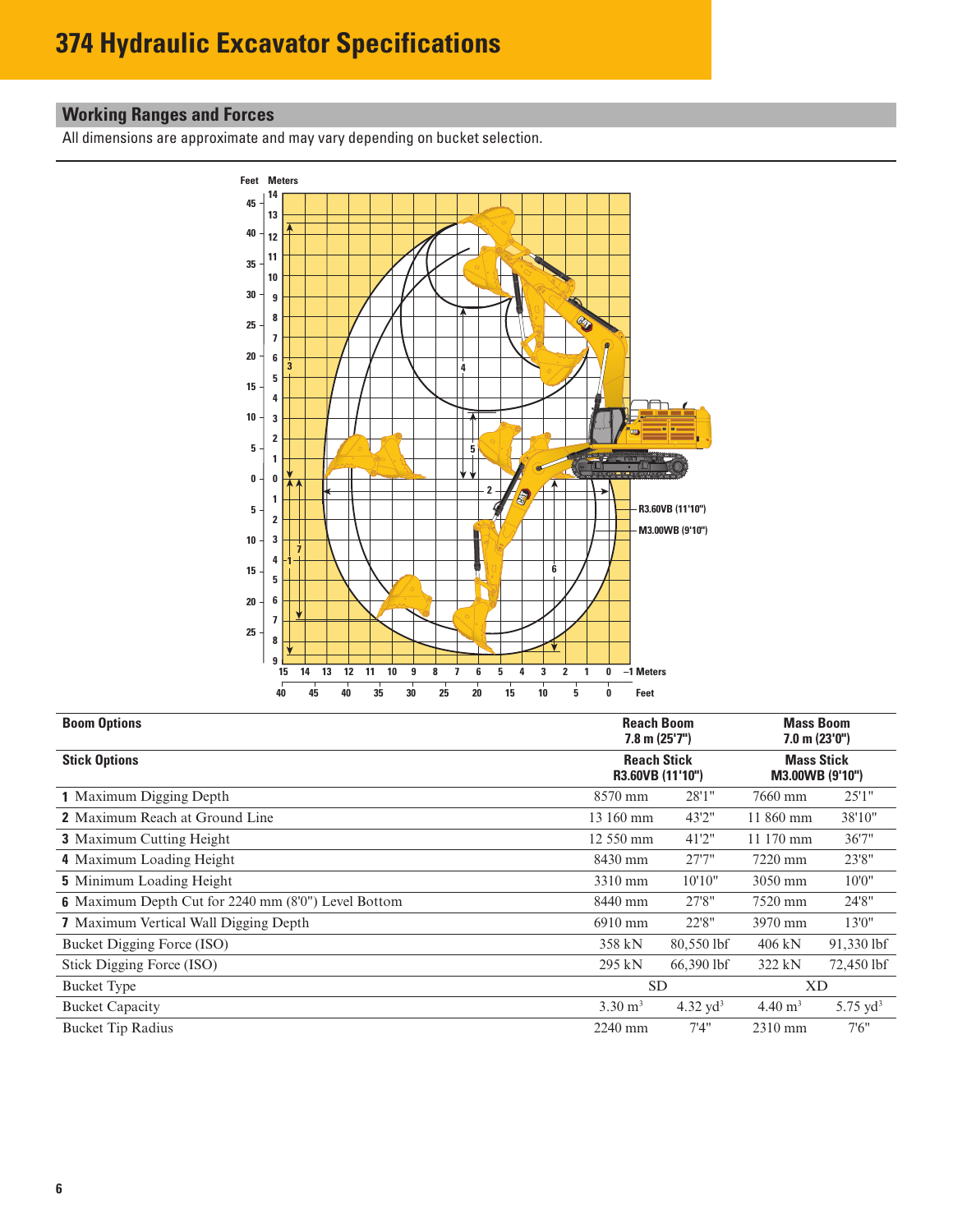# <span id="page-6-0"></span>**Bucket Specifications and Compatibility**

|                     |                                               |              |                |                 |      |                                       |                | <b>Long Variable Gauge</b><br><b>Undercarriage</b> |                                   |
|---------------------|-----------------------------------------------|--------------|----------------|-----------------|------|---------------------------------------|----------------|----------------------------------------------------|-----------------------------------|
|                     |                                               |              |                |                 |      | 11.24 mt (24,780 lb)<br>Counterweight |                |                                                    |                                   |
|                     |                                               | <b>Width</b> |                | <b>Capacity</b> |      | Weight                                | <b>Fill</b>    | $7.8$ m $(25'7'')$<br><b>Reach</b>                 | $7.0$ m $(23'0'')$<br><b>Mass</b> |
|                     | mm                                            | in           | m <sup>3</sup> | Vd <sup>3</sup> | kg   | I <sub>b</sub>                        | $\%$           | R3.6 (11'10")                                      | M3.0 (9'10")                      |
| <b>No Coupler</b>   |                                               |              |                |                 |      |                                       |                |                                                    |                                   |
| Severe Duty         | 1650                                          | 65           | 2.50           | 3.27            | 3009 | 6,634                                 | 90             |                                                    |                                   |
|                     | 1950                                          | 77           | 3.00           | 3.92            | 3660 | 8,068                                 | 90             |                                                    |                                   |
|                     | 1750                                          | 70           | 3.30           | 4.32            | 3634 | 8,068                                 | 90             |                                                    |                                   |
| Severe Duty         | 1950                                          | 77           | 4.10           | 5.36            | 4821 | 10,628                                | 90             |                                                    |                                   |
| <b>Extreme Duty</b> | 2050                                          | 81           | 4.40           | 5.75            | 5762 | 12,703                                | 90             |                                                    | $\odot$                           |
|                     | Maximum load with $pin-on$ (payload + bucket) |              |                |                 |      |                                       |                |                                                    | 12680                             |
|                     |                                               |              |                |                 |      |                                       | I <sub>b</sub> | 22,123                                             | 27,955                            |

The above loads are in compliance with hydraulic excavator standard EN474-5:2006 + A3:2013, they do not exceed 87% of hydraulic lifting capacity or 75% of tipping capacity with front linkage fully extended at ground line with bucket curled.

#### **Maximum Material Density:**

2100 kg/m<sup>3</sup> (3,500 lb/yd<sup>3</sup>)

1800 kg/m3 (3,000 lb/yd3 )

Capacity based on ISO 7451:2007.

Bucket weight with General Duty tips.

Caterpillar recommends using appropriate work tools to maximize the value customers receive from our products. Use of work tools, including buckets, which are outside of Caterpillar's recommendations or specifications for weight, dimensions, flows, pressures, etc. may result in less-than-optimal performance, including but not limited to reductions in production, stability, reliability, and component durability. Improper use of a work tool resulting in sweeping, prying, twisting and/or catching of heavy loads will reduce the life of the boom and stick.

#### **Truck Pass Match**

|              |                       | <b>Hauler</b>                                 | 725          | 730        | 730 EJ         | 735          |            | 740 EJ 740 GC | 745          | 770G  | 772G                               | 773G         | 775G | 777G                       |
|--------------|-----------------------|-----------------------------------------------|--------------|------------|----------------|--------------|------------|---------------|--------------|-------|------------------------------------|--------------|------|----------------------------|
|              |                       | $Capacity -$<br>metric tonnes<br>(short tons) | 24<br>(26.5) | 28<br>(31) | 27.1<br>(30)   | 32<br>(35.3) | 38<br>(42) | 36.3<br>(40)  | 41           | 38.2  | 46.8<br>$(45.2)$ $(42.1)$ $(51.6)$ | 55.3<br>(61) | 64.6 | 96.6<br>$(71.3)$ $(106.4)$ |
| <b>Model</b> | <b>Bucket Size</b>    | <b>Material</b>                               |              |            |                |              |            |               |              |       |                                    |              |      |                            |
| 374          | $4.4 \text{ m}^3$     | <b>Earth</b>                                  |              | 4          | $\overline{4}$ | $4 - 5$      | $5-6$      |               | <sub>6</sub> | $5-6$ | $6 - 7$                            | 8            |      |                            |
|              | $(5.75 \text{ yd}^3)$ | <b>Limestone</b>                              | 4            | $4 - 5$    | $4 - 5$        |              | 6          | <sub>6</sub>  |              |       | 8                                  |              |      |                            |
|              |                       |                                               |              |            |                |              |            |               |              |       |                                    |              |      |                            |

|                         | Earth                                             | Limestone                                         |
|-------------------------|---------------------------------------------------|---------------------------------------------------|
| <b>Material Density</b> | $1600 \text{ kg/m}^3$ (2,697 lb/yd <sup>3</sup> ) | $1540 \text{ kg/m}^3$ (2,596 lb/yd <sup>3</sup> ) |
| <b>Fill Factor</b>      | $100\%$                                           | 90%                                               |
| <b>Minimum Passes</b>   |                                                   |                                                   |
| <b>Maximum Passes</b>   |                                                   |                                                   |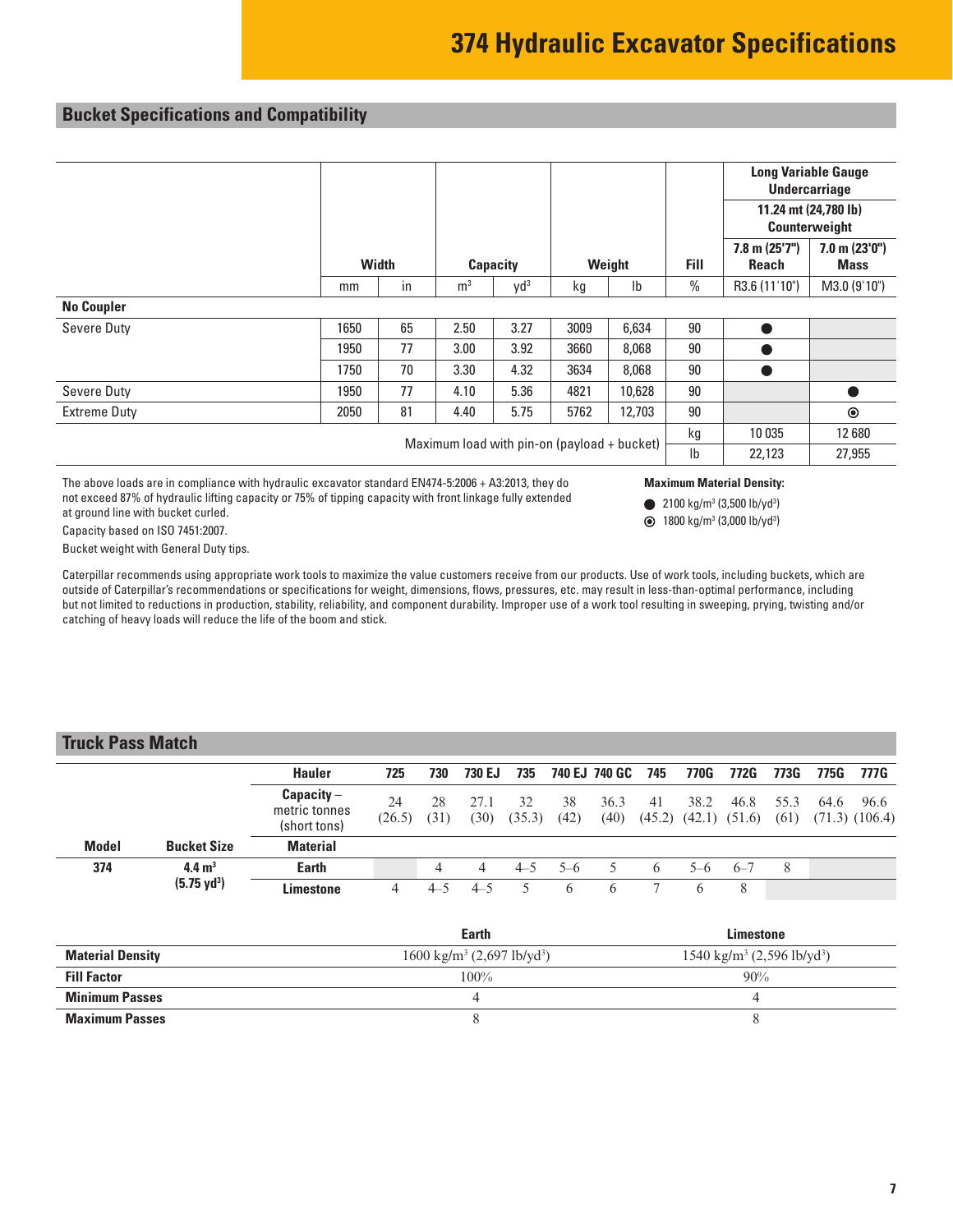# <span id="page-7-0"></span>**374 Hydraulic Excavator Specifications**

# **Attachments Offering Guide**

Not all attachments are available in all regions. Consult your Cat dealer for specific configurations available in your region.

|  | ∼ |
|--|---|
|  |   |

│ ✓│ Match Norking range front only Norking range front only

|  | No Mate |
|--|---------|

| <b>PIN-ON ATTACHMENTS</b>          |                    |                            |                     |  |  |  |
|------------------------------------|--------------------|----------------------------|---------------------|--|--|--|
| <b>Undercarriage</b>               |                    | <b>Long Variable Gauge</b> |                     |  |  |  |
| Counterweight                      |                    | 11.24 mt (24,780 lb)       |                     |  |  |  |
| <b>Boom Type</b>                   |                    | <b>Reach</b>               | <b>Mass</b>         |  |  |  |
| <b>Stick Length</b>                |                    | $3.60$ m $(11'10'')$       | $3.00$ m $(9'10'')$ |  |  |  |
| <b>Hydraulic Hammers</b>           | <b>H180 S</b>      | $\checkmark$               |                     |  |  |  |
|                                    | H <sub>190</sub> S |                            |                     |  |  |  |
|                                    | H <sub>215</sub> S | $\checkmark$               |                     |  |  |  |
| Mobile Scrap and Demolition Shears | S3070              |                            |                     |  |  |  |
|                                    | S3070 Flat Top     | v                          |                     |  |  |  |

| <b>CAT PIN GRABBER COUPLER ATTACHMENTS</b> |                    |                            |
|--------------------------------------------|--------------------|----------------------------|
| <b>Undercarriage</b>                       |                    | <b>Long Variable Gauge</b> |
| Counterweight                              |                    | 11.24 mt (24,780 lb)       |
| <b>Boom Type</b>                           |                    | <b>Reach</b>               |
| <b>Stick Length</b>                        |                    | $3.60$ m HD $(11'10'')$    |
| <b>Hydraulic Hammers</b>                   | <b>H180 S</b>      |                            |
|                                            | H <sub>190</sub> S | $\checkmark$               |
|                                            | <b>H215 S</b>      | $\checkmark^*$             |
| Mobile Scrap and Demolition Shears         | S3070              | $\checkmark^*$             |

| <b>BOOM-MOUNT ATTACHMENTS</b>               |                   |                      |             |  |  |
|---------------------------------------------|-------------------|----------------------|-------------|--|--|
| Undercarriage<br><b>Long Variable Gauge</b> |                   |                      |             |  |  |
| Counterweight                               |                   | 11.24 mt (24,780 lb) |             |  |  |
| <b>Boom Type</b>                            |                   | <b>Reach</b>         | <b>Mass</b> |  |  |
| Mobile Scrap and Demolition Shears          | S <sub>2090</sub> |                      |             |  |  |
|                                             | S3090             |                      |             |  |  |
|                                             | S3090 Flat Top    |                      |             |  |  |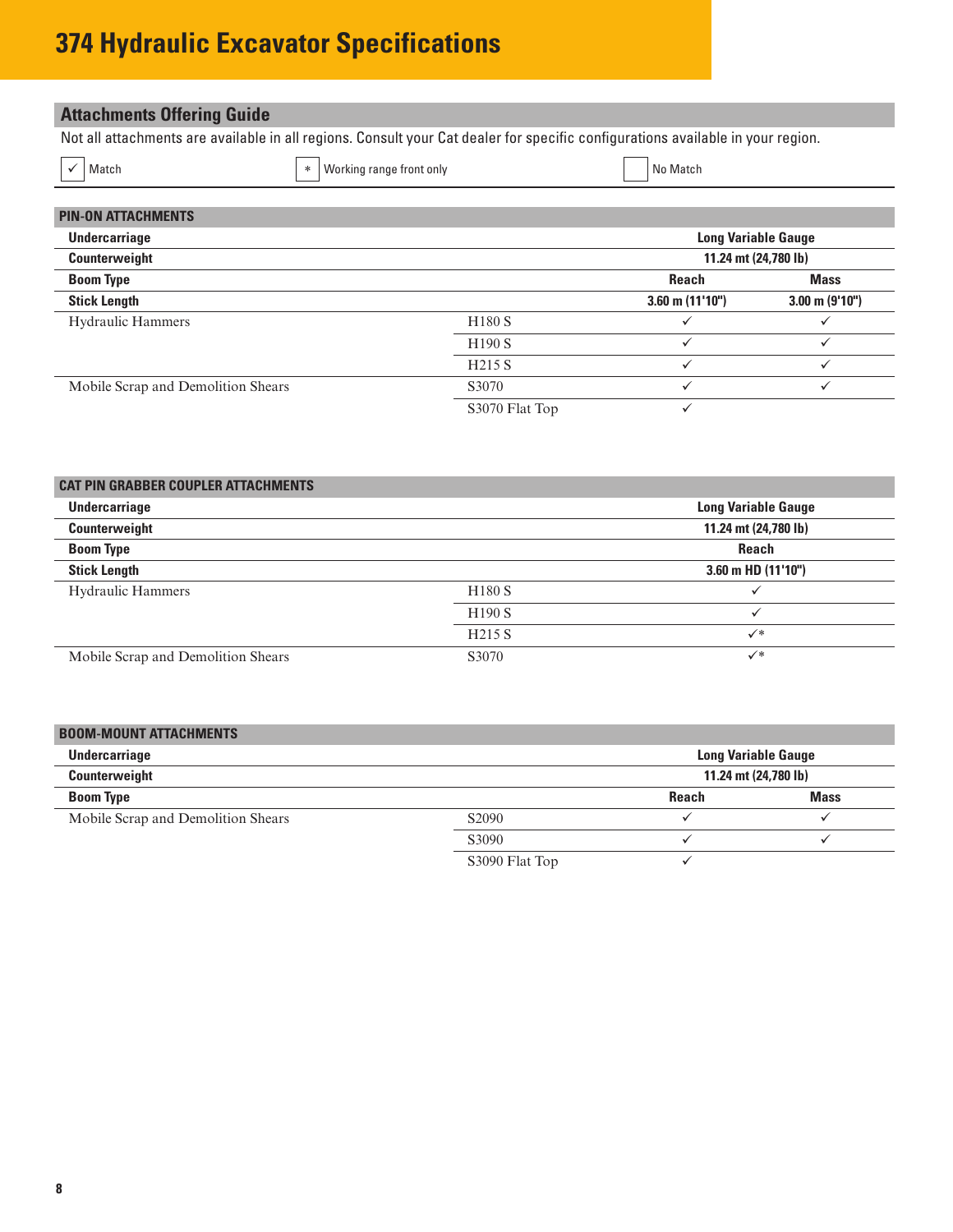# <span id="page-8-0"></span>**Standard and Optional Equipment**

Standard and optional equipment may vary. Consult your Cat dealer for details.

|                                                                     | <b>Standard</b> | <b>Optional</b> |                                                          | <b>Standard</b>          | <b>Optional</b> |
|---------------------------------------------------------------------|-----------------|-----------------|----------------------------------------------------------|--------------------------|-----------------|
| <b>BOOMS, STICKS AND LINKAGES</b>                                   |                 |                 | <b>CAB</b> (continued)                                   |                          |                 |
| 7.0 m (23") Mass boom                                               |                 | ✓               | Parallel wiper with washer                               | ✓                        |                 |
| 7.8 m (25'7") Reach boom                                            |                 | $\checkmark$    | Fixed glass laminated skylight                           | $\checkmark$             |                 |
| 3.00 m (9'10") Mass stick                                           |                 | ✓               | LED dome light                                           | ✓                        |                 |
| 3.60 m (11'10") Reach stick                                         |                 | ✓               | Floor welcome light                                      | ✓                        |                 |
| Bucket Linkage, VB family without                                   |                 |                 | Roller front sunscreen                                   | ✓                        |                 |
| lifting eye, Cat Grade                                              |                 |                 | Roller rear sunscreen                                    | ✓                        |                 |
| Bucket Linkage, WB family without                                   |                 |                 | Rear window emergency exit                               | ✓                        |                 |
| lifting eye, Cat Grade                                              |                 |                 | Washable floor mat                                       | ✓                        |                 |
| <b>CAB</b>                                                          |                 |                 | Beacon ready                                             | ✓                        |                 |
| Sound suppressed cab with viscount mounts                           | $\checkmark$    |                 | <b>ELECTRICAL SYSTEM</b>                                 |                          |                 |
| High-resolution 254 mm (10") LCD<br>touchscreen monitor             |                 |                 | Maintenance-free 1,400 CCA<br>batteries $(\times 2)$     | ✓                        |                 |
| Additional high-resolution LCD<br>touchscreen monitor for Cat Grade |                 |                 | Centralized electrical disconnect switch                 | ✓                        |                 |
| Advanced 2D and 3D                                                  |                 |                 | Chassis light                                            | ✓                        |                 |
| Automatic bi-level air conditioner                                  | $\checkmark$    |                 | LED boom and cab lights                                  |                          | ✓               |
| Jog dial and shortcut keys for                                      | ✓               |                 | <b>ENGINE</b>                                            |                          |                 |
| monitor control                                                     |                 |                 | Cold start block heater                                  |                          | ✓               |
| Keyless push-to-start engine control                                | $\checkmark$    |                 | Three selectable modes:                                  | ✓                        |                 |
| Height-adjustable console, infinite with                            | ✓               |                 | Power, Smart, Eco                                        |                          |                 |
| no tool                                                             |                 |                 | Automatic engine speed control                           | ✓                        |                 |
| Tilt-up left-side console                                           | $\checkmark$    |                 | Up to 4500 m (14,764 ft)                                 |                          |                 |
| Cat Stick Steer                                                     |                 | ✓               | altitude capability                                      |                          |                 |
| Heated and cooled seat with automatic<br>adjustable suspension      | ✓               |                 | 52° C (126° F) high-ambient<br>cooling capacity          | ✓                        |                 |
| 51 mm (2") orange seat belt                                         | $\checkmark$    |                 | $-18^{\circ}$ C (0° F) cold start capability             | ✓                        |                 |
| Bluetooth® integrated radio (including                              | $\checkmark$    |                 | $-32^{\circ}$ C ( $-25^{\circ}$ F) cold start capability |                          | ✓               |
| USB, aux port and microphone)                                       |                 |                 | Hydraulic reverse fan                                    | $\checkmark$             |                 |
| $2 \times 12V$ DC outlets                                           | $\checkmark$    |                 | Double element filter with integrated                    | ✓                        |                 |
| Document storage                                                    | ✓               |                 | pre-cleaner air filter                                   |                          |                 |
| Rear head storage net and lunchbox                                  | $\checkmark$    |                 | Three vertical side-by-side cooling system               | $\checkmark$             |                 |
| storage net                                                         |                 |                 | 95 Amp alternator                                        |                          |                 |
| Cup and bottle holders                                              | $\checkmark$    |                 |                                                          | (continued on next page) |                 |
| Fixed one-piece windshield                                          | $\checkmark$    |                 |                                                          |                          |                 |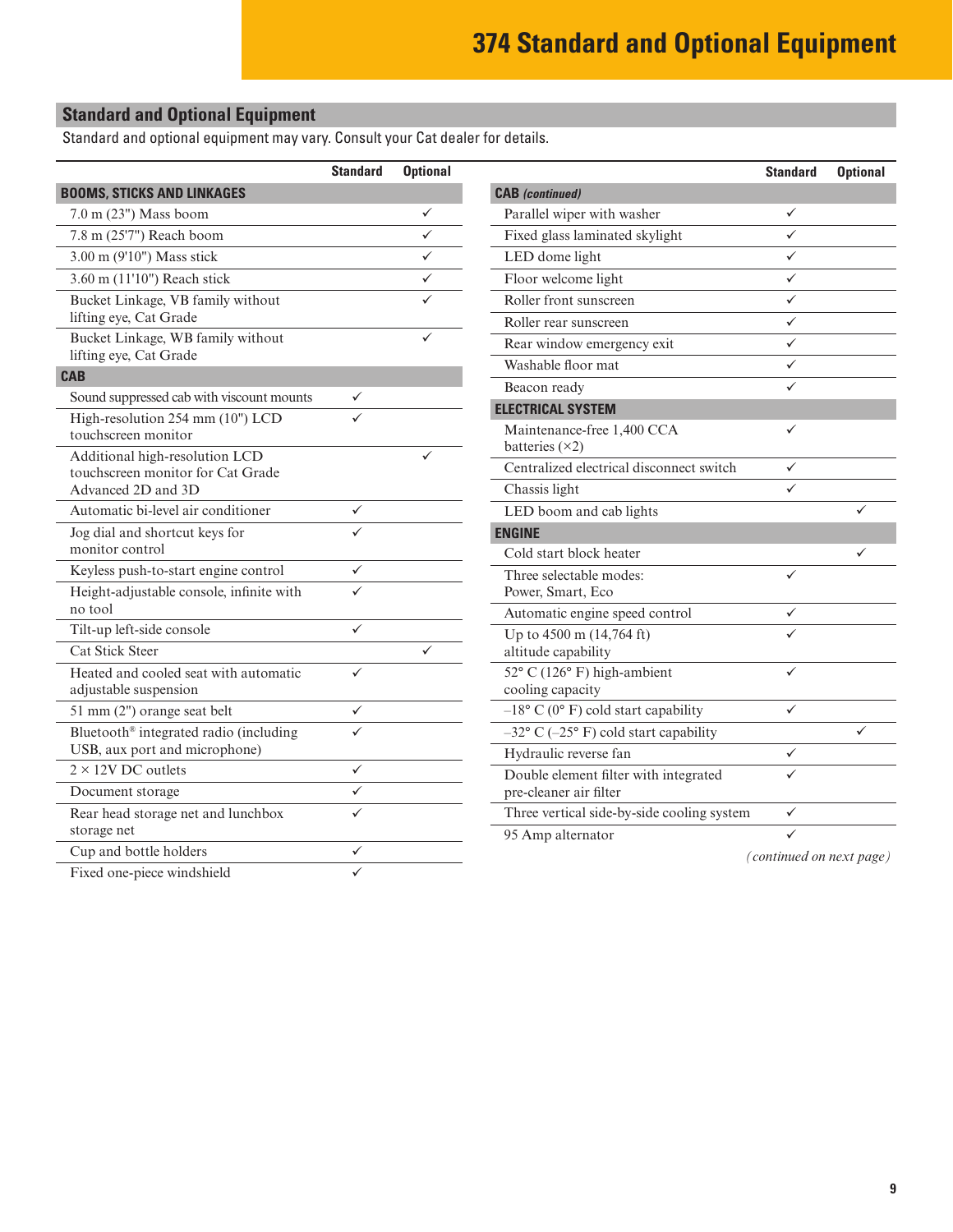## **Standard and Optional Equipment** *(continued)*

Standard and optional equipment may vary. Consult your Cat dealer for details.

|                                                     | <b>Standard</b> | <b>Optional</b> |                                                | <b>Standard</b> | <b>Optional</b> |
|-----------------------------------------------------|-----------------|-----------------|------------------------------------------------|-----------------|-----------------|
| <b>HYDRAULIC SYSTEM</b>                             |                 |                 | <b>TECHNOLOGY</b>                              |                 |                 |
| Boom and stick regeneration circuit                 | ✓               |                 | Cat Product Link™                              | ✓               |                 |
| Electronic main control valve                       | $\checkmark$    |                 | Work tool recognition                          | ✓               |                 |
| Dedicated closed loop swing circuit                 | $\checkmark$    |                 | Work tool tracking*                            | ✓               |                 |
| Automatic hydraulic oil warmup                      | $\checkmark$    |                 | Laser catcher                                  |                 | ✓               |
| Automatic swing parking brake                       | $\checkmark$    |                 | Cat Grade with 2D and offset memory            | $\checkmark$    |                 |
| High performance hydraulic return filter            | $\checkmark$    |                 | Cat Grade with Advanced 2D                     |                 | $\checkmark$    |
| Two speed travel                                    | $\checkmark$    |                 | Cat Grade with 3D connectivity:                |                 |                 |
| Bio hydraulic oil and filter                        | $\checkmark$    |                 | - Compatibility with radios and base           | ✓               |                 |
| Advanced tool control                               |                 | ✓               | stations from Trimble, Topcon,<br>and Leica    |                 |                 |
| <b>SAFETY AND SECURITY</b>                          |                 |                 | - Capability to install 3D grade systems       | ✓               |                 |
| Caterpillar One Key security system                 | $\checkmark$    |                 | from Trimble, Topcon, and Leica                |                 |                 |
| Lockable external tool/storage box                  | $\checkmark$    |                 | Cat Payload:                                   | ✓               |                 |
| Lockable door, fuel, and hydraulic                  | $\checkmark$    |                 | - Static weigh<br>- Semi-automatic calibration |                 |                 |
| tank locks                                          |                 |                 | - Payload/cycle information                    |                 |                 |
| Lockable fuel drain compartment                     | $\checkmark$    |                 | - USB reporting capability                     |                 |                 |
| Service platforms with anti-skid plate              | $\checkmark$    |                 | 2D E-Fence:                                    | $\checkmark$    |                 |
| Right-hand handrail and handhold                    | ✓               |                 | $-$ E-ceiling                                  |                 |                 |
| (ISO 2867:2011 compliant)                           |                 |                 | $-$ E-floor<br>$-E$ -swing                     |                 |                 |
| Standard visibility mirror package                  | $\checkmark$    |                 | $-$ E-wall                                     |                 |                 |
| Signaling/warning horn                              | $\checkmark$    |                 | - E-cab avoidance                              |                 |                 |
| Ground-level secondary engine<br>shutoff switch     | ✓               |                 | Lift Assist                                    | $\checkmark$    |                 |
| Rear and right-hand-sideview cameras                | $\checkmark$    |                 | Auto hammer stop                               | $\checkmark$    |                 |
| 360° visibility                                     |                 | ✓               | Remote Services capability                     | ✓               |                 |
|                                                     | $\checkmark$    |                 | Cat Command remote control                     |                 |                 |
| Walkway                                             |                 | ✓               | <b>UNDERCARRIAGE AND STRUCTURES</b>            |                 |                 |
| Tilt-up walkway                                     |                 |                 | Long variable gauge undercarriage              | ✓               |                 |
| <b>SERVICE AND MAINTENANCE</b>                      |                 |                 | Towing eye on base frame                       | ✓               |                 |
| Auto lube ready                                     | ✓               |                 | Two-piece full-length track                    |                 | ✓               |
| Grouped location for engine oil<br>and fuel filters |                 |                 | guiding guards                                 |                 |                 |
| Scheduled Oil Sampling (S.O.S <sup>SM</sup> ) ports | $\checkmark$    |                 | Swivel guard                                   | $\checkmark$    |                 |
| Electric refueling pump with auto shutoff           |                 | ✓               | Grease lubricated track                        | $\checkmark$    |                 |
|                                                     |                 |                 | 11.24 mt (24,780 lb) counterweight             | $\checkmark$    |                 |
|                                                     |                 |                 | 650 mm (26") HD double grouser                 | $\checkmark$    |                 |

HD travel motor guard

track shoes

\*Paired with PL161 attachment locator

HD bottom guard $\checkmark$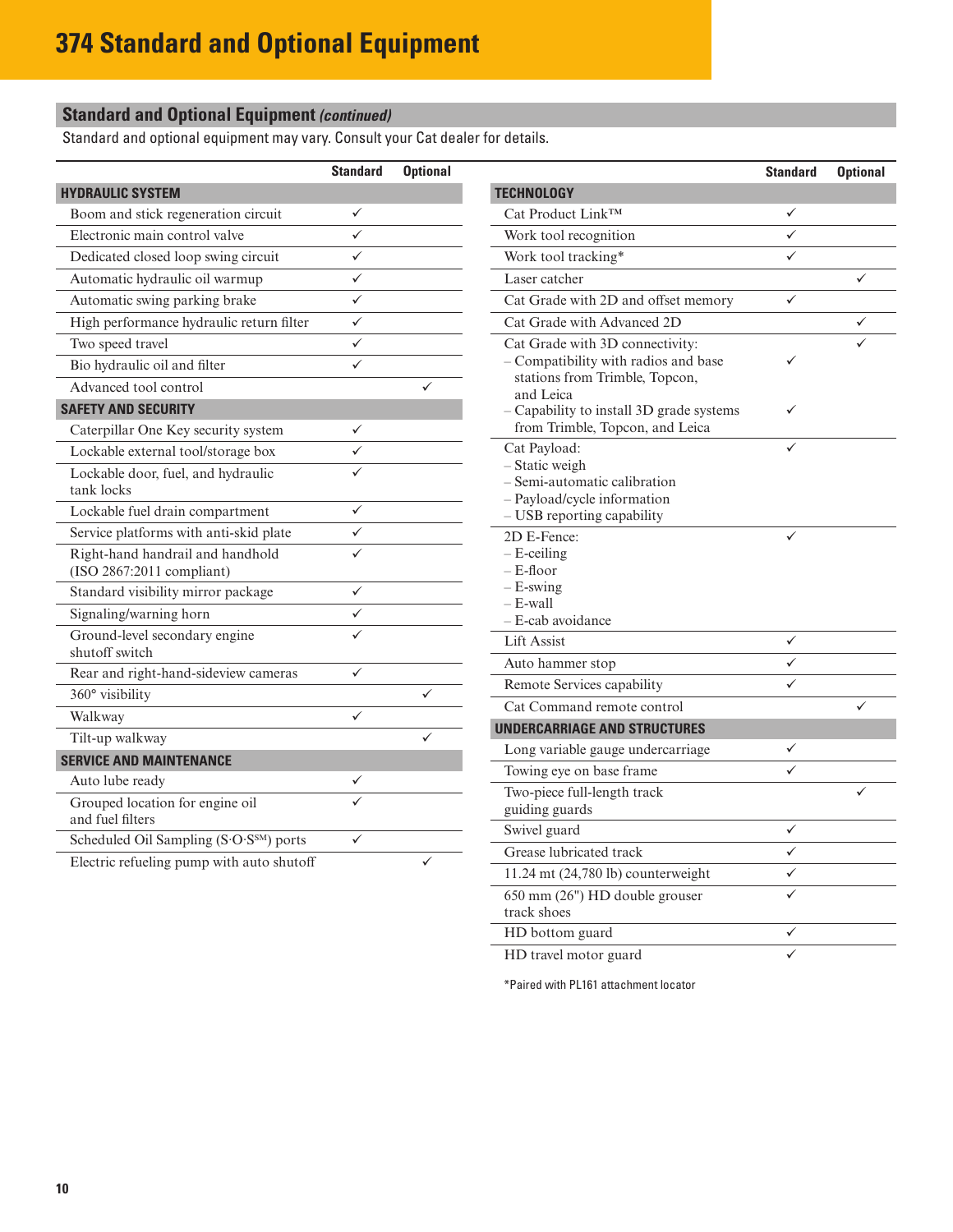### <span id="page-10-0"></span>**Dealer Installed Kits and Attachments**

Attachments may vary. Consult your Cat dealer for details.

#### **CAB**

- LH/RH electrical pedal for tool control
- Dual exit rear window kit
- Front windshield laminated glass (P5A glass, EU demolition regulation)
- Joystick with horizontal sliders

#### **ELECTRICAL**

• 1,800 lumen LED premium surround lights

#### **SAFETY AND SECURITY**

- Bluetooth key fob
- 76 mm (3") retractable seat belt

#### **GUARDS**

- FOGS (not compatible with cab light cover, rain protector)
- Mesh guard full front (not compatible with cab light cover, rain protector)
- Mesh guard lower half front
- Full protecting vandalism guard
- Rain protector for front windshield plus cab light cover

#### **OTHER ATTACHMENTS**

• GNSS antennae